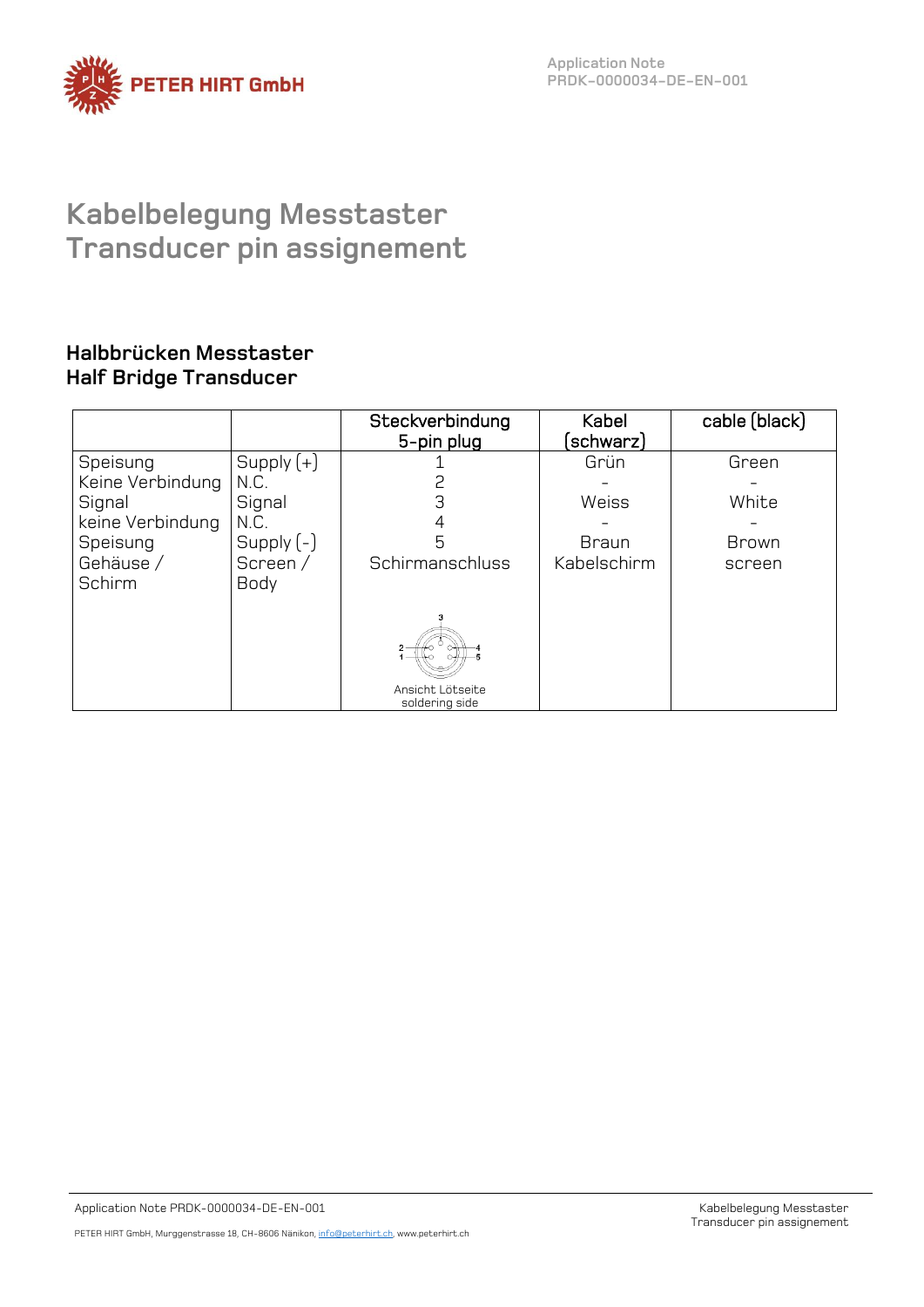

## **LVDT Messtaster LVDT Transducer**

|                  | Steckverbin<br>dung<br>5-pin plug | Kabel grau /<br>Kabel schwarz | Cable grey $/$<br>Cable black |
|------------------|-----------------------------------|-------------------------------|-------------------------------|
| Primary          |                                   | Grün                          | Green                         |
| Primary          |                                   | Rot / Grau                    | Red / Grey                    |
| Center Secondary | З                                 | Gelb                          | Yellow                        |
| Secondary        | 4                                 | Schwarz / Braun               | Black / Brown                 |
| Secondary        | 5                                 | Weiss                         | White                         |
| Screen / body    | Schirmansch                       | Schirmgeflecht                | Screen                        |
|                  | luss screen                       |                               |                               |
|                  | Ansicht Lötseite                  |                               |                               |
|                  |                                   | soldering side                |                               |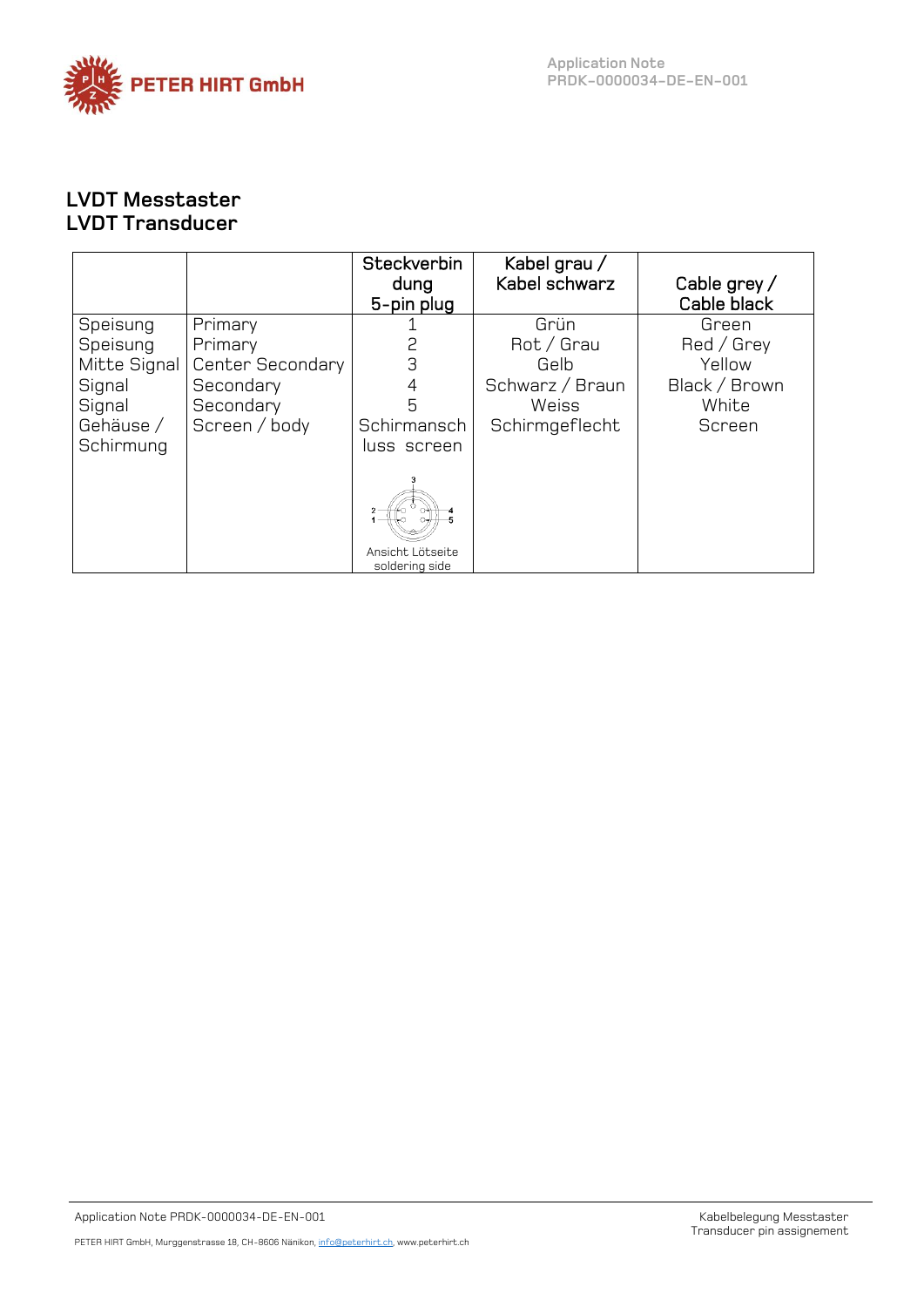

### **Halbbrücken Messtaster steckbar Half Bridge Transducer pluggable**

|                                                                 |                                                                            | M8, 4 polig, mit<br>Schraubverriegelung<br>M8, 4 pin, with screw<br>interlock | Kabel (schwarz)   cable (black)                       |                                            |
|-----------------------------------------------------------------|----------------------------------------------------------------------------|-------------------------------------------------------------------------------|-------------------------------------------------------|--------------------------------------------|
| Speisung<br>Signal<br>Speisung<br>Signal<br>Gehäuse /<br>Schirm | Supply $(-)$<br>Signal<br>Supply $(+)$<br>Signal<br>Screen/<br><b>Body</b> | 2<br>З<br>Schirmanschluss                                                     | <b>Braun</b><br>Weiss<br>Grün<br>Weiss<br>Kabelschirm | Brown<br>White<br>Green<br>White<br>screen |
|                                                                 |                                                                            | Ansicht Lötseite<br>soldering side                                            |                                                       |                                            |